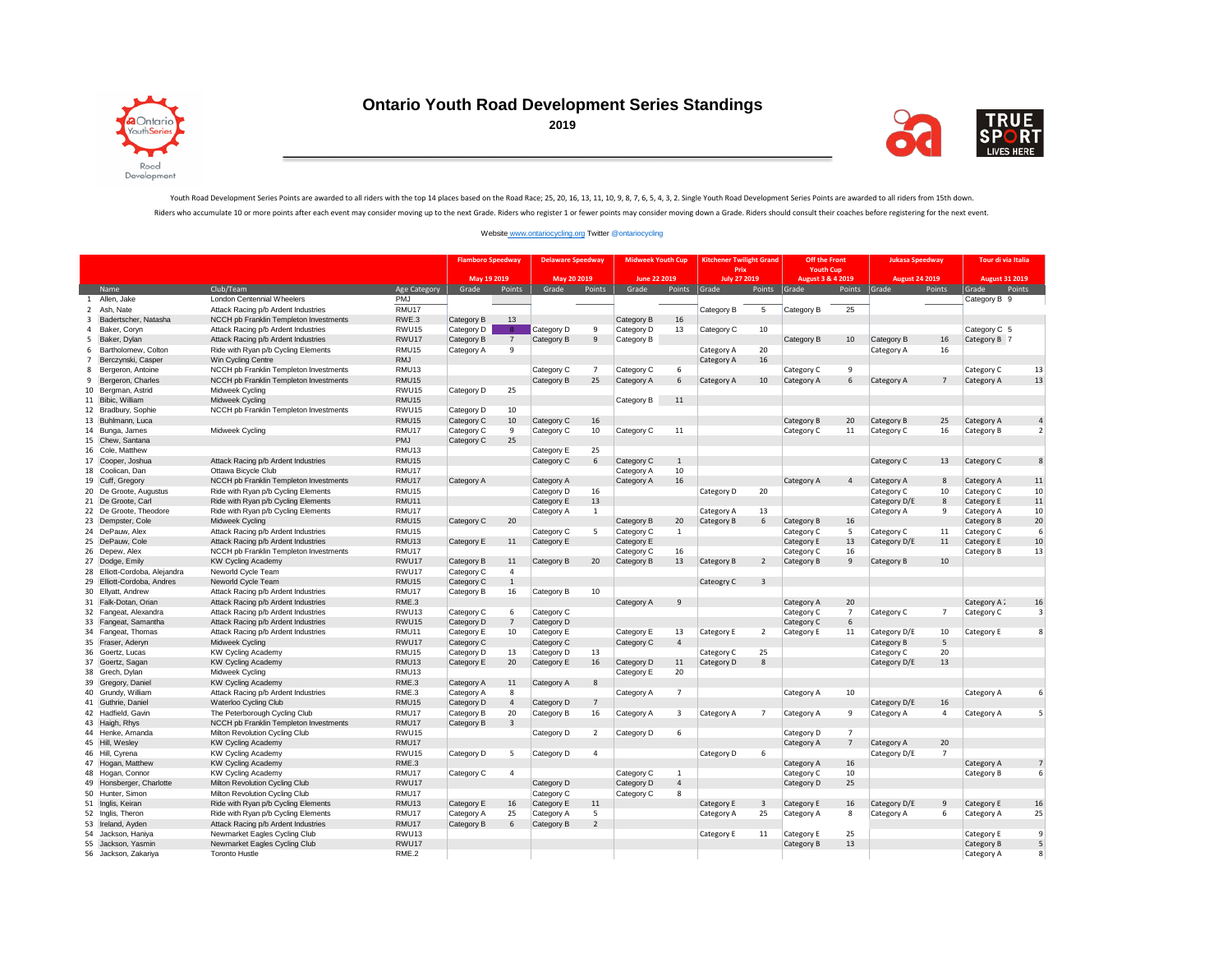|     |                               |                                        | RWU13             |            |                         |            | $\overline{9}$ |            |                 |            |                |            |                |              | 8  |            |                         |
|-----|-------------------------------|----------------------------------------|-------------------|------------|-------------------------|------------|----------------|------------|-----------------|------------|----------------|------------|----------------|--------------|----|------------|-------------------------|
|     | 57 Kaake, Jessica             | Midweek Cycling                        |                   | Category C | $\overline{\mathbf{3}}$ | Category C |                | Category C | $\overline{2}$  | Category C | 13             |            |                | Category C   |    |            |                         |
| 58  | Kleinikkink, Amanda           | <b>KW Cycling Academy</b>              | RWE.3             | Category B | 9                       | Category B | 13             |            |                 |            |                |            |                | Category B   | 11 | Category B | 11                      |
|     | 59 Kohn, Eli                  | Attack Racing p/b Ardent Industries    | RMU17             | Category D | 20                      |            |                | Category C | 9               |            |                |            |                |              |    |            |                         |
|     |                               |                                        |                   |            |                         |            |                |            |                 |            |                |            |                |              |    |            |                         |
|     | 60 Langford, Harry            | Attack Racing p/b Ardent Industries    | RMU11             |            |                         |            |                |            |                 |            |                | Category E | 10             |              |    | Category E | 13                      |
|     | 61 Langford, Liam             | <b>KW Cycling Academy</b>              | RMU17             | Category A | 10                      | Category A | 25             |            |                 |            |                |            |                |              |    |            |                         |
|     |                               |                                        |                   |            |                         |            |                |            |                 |            |                |            |                |              |    |            |                         |
|     | 62 Lee, Joohwan               | Attack Racing p/b Ardent Industries    | RME.3             |            |                         |            |                | Category A | $\overline{4}$  |            |                |            |                |              |    |            |                         |
|     | 63 Leonard, Michael           | Racer Sportif / Mattamy Homes CC       | RME.3             |            |                         | Category A | $11\,$         | Category A | $\overline{1}$  |            |                |            |                |              |    |            |                         |
|     |                               |                                        |                   |            |                         |            |                |            |                 |            |                |            |                |              |    |            |                         |
|     | 64 Librande, Paxton           | Ottawa Bicycle Club                    | RMU13             | Category D | $\overline{2}$          | Category D |                |            |                 |            |                |            |                |              |    |            |                         |
|     | 65 Linton, Nora               | Attack Racing p/b Ardent Industries    | RWU15             |            |                         | Category C | 13             |            |                 |            |                |            |                | Category C   | 25 | Category C | 20                      |
|     | 66 Lockhart, Ella             |                                        | RWU13             | Category E | 13                      |            |                |            | 16              |            |                |            |                |              |    |            |                         |
|     |                               |                                        |                   |            |                         |            |                | Category E |                 |            |                |            |                |              |    |            |                         |
|     | 67 Llamas, Matthew            | East Side Riders Cycling Club          | RMU17             |            |                         |            |                |            |                 |            |                |            |                |              |    | Category C | 16                      |
|     | 68 Llamas, Nathan             | Independent                            | RMU15             |            |                         |            |                |            |                 |            |                |            |                |              |    |            | 25                      |
|     |                               |                                        |                   |            |                         |            |                |            |                 |            |                |            |                |              |    | Category E |                         |
|     | 69 Lylyk, Kiara               | NCCH pb Franklin Templeton Investments | RWU17             | Category C | 8                       | Category C | 11             |            |                 |            |                |            |                | Category B   | 9  |            |                         |
|     | 70 MacEwen, Benen             | Attack Racing p/b Ardent Industries    | RMU15             | Category C | 16                      | Category C | 20             | Category C | 13              | Category B | $\overline{4}$ | Category B | 11             | Category B   | 20 | Category B | 25                      |
|     |                               |                                        |                   |            |                         |            |                |            |                 |            |                |            |                |              |    |            |                         |
|     | 71 MacEwen, Finlay            | Attack Racing p/b Ardent Industries    | RMU17             | Category A | $\overline{2}$          | Category A | 16             | Category A | 1               |            |                | Category A | 13             | Category A   | 25 | Category A | 9                       |
|     | 72 Mann, Brody                | Attack Racing p/b Ardent Industries    | RMU13             | Category D | 9                       | Category D | 10             | Category D | 16              | Category D | $\sqrt{4}$     | Category D | 13             | Category C   | 3  | Category C | $\overline{4}$          |
|     |                               |                                        |                   |            |                         |            |                |            |                 |            |                |            |                |              |    |            |                         |
|     | 73 Martin, Nathan             | NCCH pb Franklin Templeton Investments | RMU15             | Category C | 13                      | Category C | 25             |            |                 |            |                |            |                | Category B   | 4  | Category B | $\overline{4}$          |
|     | 74 Mattern, Carson            | NCCH Elite p/b MGCC                    | RMU17             | Category A | 20                      | Category A | $\overline{7}$ | Category A | 25              |            |                |            |                |              |    |            |                         |
|     |                               |                                        |                   |            |                         |            |                |            |                 |            |                |            |                |              |    |            |                         |
|     | 75 McAfee, Robbie             | Attack Racing p/b Ardent Industries    | RMU15             |            |                         | Category D | 25             | Category C | $7\phantom{.0}$ |            |                |            |                | Category B   | 6  | Category B | 8                       |
|     | 76 McInnis, Connor            | Midweek Cycling                        | RMU15             | Category D | 16                      | Category D | 20             | Category C | 3               |            |                | Category C | 13             |              |    |            |                         |
|     |                               |                                        |                   |            |                         |            |                |            |                 |            |                |            |                |              |    |            |                         |
|     | 77 McLean, Jake               | <b>KW Cycling Academy</b>              | RMU13             | Category E | 25                      | Category E | 20             | Category D | $8\phantom{1}$  | Category D | 5              | Category D | $11\,$         | Category D/E | 25 |            |                         |
|     | 78 McMullen, Jayden           | <b>KW Cycling Academy</b>              | RMU15             |            |                         |            |                | Category D | 25              | Category D | 9              | Category D | 20             |              |    |            |                         |
|     |                               |                                        |                   |            |                         |            |                |            |                 |            |                |            |                |              |    |            |                         |
|     | 79 Mifsud, Tvler              | Attack Racing p/b Ardent Industries    | <b>RMU 15</b>     |            |                         |            |                |            |                 |            |                | Category D | $16\,$         |              |    |            |                         |
|     | 80 Moeini, Parsa              | Attack Racing p/b Ardent Industries    | RME.3             |            |                         |            |                | Category A | $\mathbf{1}$    |            |                |            |                |              |    |            |                         |
|     |                               |                                        |                   |            |                         |            |                |            |                 |            |                |            |                |              |    |            |                         |
|     | 81 Nelson, Charlotte          | Midweek Cycling                        | RWU15             | Category D | $11\,$                  | Category D |                | Category D | 20              |            |                |            |                |              |    |            |                         |
|     | 82 Newport Wainwright, Owen   | <b>KW Cycling Academy</b>              | RMU15             |            |                         |            |                |            |                 | Category E | $\overline{7}$ |            |                |              |    |            |                         |
|     |                               |                                        |                   |            |                         |            |                |            |                 |            |                |            |                |              |    |            |                         |
|     | 83 Neyshtadt, Nikita          | NCCH pb Franklin Templeton Investments | RMU17             | Category A | $\,$ 1                  | Category A | $\mathbf{1}$   |            |                 |            |                |            |                |              |    |            |                         |
|     | 84 Neyshtadt, Yonatan         | NCCH pb Franklin Templeton Investments | RMU17             | Category A | $\mathbf{1}$            | Category A | $\mathbf{1}$   |            |                 |            |                |            |                |              |    |            |                         |
|     |                               |                                        |                   |            |                         |            |                |            |                 |            |                |            |                |              |    |            |                         |
|     | 85 Nie, Isabella              | NCCH pb Franklin Templeton Investments | PWJ               | Category D | 6                       | Category D | 5              |            |                 |            |                | Category D | 9              |              |    |            |                         |
| 86  | Nijhawan, Mayur               | Midweek Cycling                        | RMU15             | Category C | 11                      | Category C |                | Category C | 25              |            |                |            |                |              |    |            |                         |
|     |                               |                                        |                   |            |                         |            |                |            |                 |            |                |            |                |              |    |            |                         |
|     | 87 Nordemann-Da Silva, Daniel | Attack Racing p/b Ardent Industries    | RME.3             | Category A | 16                      | Category A | 6              |            |                 |            |                |            |                |              |    | Category A | 20                      |
|     | 88 Ogryzlo, Levi              | Attack Racing p/b Ardent Industries    | RME.3             | Category A | -6                      |            |                |            |                 |            |                |            |                |              |    |            |                         |
|     |                               |                                        |                   |            |                         |            |                |            |                 |            |                |            |                |              |    |            |                         |
|     | 89 O'Krafka, Logan            | <b>KW Cycling Academy</b>              | RME.4             |            |                         | Category A | 3              |            |                 |            |                | Category A | 25             | Category A   | 5  |            |                         |
|     | 90 Olejniczak, David          | Milton Revolution Cycling Club         | RMU17             |            |                         | Category C |                | Category C | $20\,$          |            |                | Cateogry C | 25             |              |    |            |                         |
|     |                               |                                        |                   |            |                         |            |                |            |                 |            |                |            |                |              |    |            |                         |
|     | 91 Pargeter, Reilly           | Attack Racing p/b Ardent Industries    | RMU17             | Category A | $\overline{4}$          | Category A | $\overline{4}$ | Category A | $\overline{2}$  |            |                |            |                | Category A   | 13 | Category A | $\overline{2}$          |
|     | 92 Pedersen, Larissa          | Waterloo Cycling Club                  | RWU15             |            |                         | Category E | 10             |            |                 |            |                |            |                |              |    |            |                         |
|     |                               |                                        |                   |            |                         |            |                |            |                 |            |                |            |                |              |    |            |                         |
|     | 93 Purdon, Yazmin             | NCCH pb Franklin Templeton Investments | RWU17             | Category B | $\mathbf{1}$            | Category B | $\mathbf{1}$   |            |                 |            |                | Category B | 8              |              |    |            |                         |
|     | 94 Ramsuchit, Jonathan        | Ful Throttle Cycle Club                | RMU17             |            |                         |            |                |            |                 |            |                |            |                |              |    | Category B | 16                      |
| 95  |                               |                                        | RMU13             |            |                         |            |                |            |                 |            |                |            |                |              |    |            | $\overline{7}$          |
|     | Rauwerda, Jared               | NCCH pb Franklin Templeton Investments |                   | Category C | $\overline{2}$          | Category C |                | Category C | 5               |            |                |            |                | Category C   | 9  | Category C |                         |
| 96  | Rauwerda, Lucas               | NCCH pb Franklin Templeton Investments | RMU15             | Category B | 25                      | Category B | 8              | Category B | 10              |            |                |            |                | Category B   | 13 | Category B | 10                      |
|     |                               |                                        | RMU17             |            |                         |            |                |            |                 |            |                |            |                |              |    |            |                         |
|     | 97 Reinke, Ian                | NCCH pb Franklin Templeton Investments |                   | Category A | $7\overline{ }$         | Category A | $\overline{9}$ | Category A | 8               |            |                | Category A | 11             | Category A   | 10 |            |                         |
|     | 98 Reinke, Sara               | NCCH pb Franklin Templeton Investments | RWU13             | Category E |                         | Category E |                | Category E | 25              |            |                | Category E | 20             | Category D/E | 20 | Category E | 20                      |
|     |                               |                                        |                   |            |                         |            |                |            |                 |            |                |            |                |              |    |            |                         |
|     | 99 Rico, Camila               | Milton Revolution Cycling Club         | RWU13             |            |                         | Category D | $\overline{3}$ | Category D | $7\overline{ }$ |            |                |            |                |              |    |            |                         |
|     | 100 Rorke, Tyler              | <b>KW Cycling Academy</b>              | RMU17             | Category A |                         | Category B | 5              |            |                 |            |                |            |                |              |    |            |                         |
|     |                               |                                        |                   |            |                         |            |                |            |                 |            |                |            |                |              |    |            |                         |
|     | 101 Roy, Justin               |                                        | RMU15             |            |                         |            |                | Category A | $11\,$          |            |                |            |                |              |    |            |                         |
|     | 102 Shing, Conan              | NCCH pb Franklin Templeton Investments | RME.4             | Category B | $\overline{2}$          | Category B | $\overline{a}$ | Category B | 25              |            |                |            |                |              |    |            |                         |
|     |                               |                                        |                   |            |                         |            |                |            |                 |            |                |            |                |              |    |            |                         |
|     | 103 Sirman, Jack              | NCCH Elite p/b MGCC                    | RME.3             | Category A | 13                      | Category A | 20             | Category A | $13\,$          |            |                |            |                |              |    |            |                         |
|     | 104 Skehan, Luke              | NCCH Elite p/b MGCC                    | RMU23.3           | Category A | 5                       | Category A | $10\,$         | Category A | 20              |            |                |            |                |              |    |            |                         |
|     |                               |                                        |                   |            |                         |            |                |            |                 |            |                |            |                |              |    |            |                         |
|     | 105 Slater, Victoria          | NCCH Elite p/b MGCC                    | RWE.3             | Category B | 5                       |            |                |            |                 |            |                |            |                |              |    |            |                         |
|     | 106 Stavropoulos, Isabella    | NCCH pb Franklin Templeton Investments | RWU17             | Category B |                         | Category B | $\mathbf{1}$   |            |                 |            |                |            |                | Category B   | 8  |            |                         |
|     |                               |                                        |                   |            |                         |            |                |            |                 |            |                |            |                |              |    |            |                         |
|     | 107 Strahm, Christian         |                                        | RMU17             |            |                         | Category D | 6              |            |                 |            |                |            |                |              |    |            |                         |
|     | 108 Suchak, Veer              | Milton Revolution Cycling Club         | RMU15             |            |                         | Category D | $\mathbf{1}$   | Category D | 5               |            |                | Category D | 10             |              |    |            |                         |
|     |                               |                                        |                   |            |                         |            |                |            |                 |            |                |            |                |              |    |            |                         |
|     | 109 Sutherland, Calum         | Attack Racing p/b Ardent Industries    | RME.3             |            |                         | Category A | $\overline{2}$ |            |                 |            |                | Category A | $\overline{2}$ | Category A   | 3  |            |                         |
|     | 110 Szemeczko, Evan           | <b>KW Cycling Academy</b>              | RMU17             | Category A |                         | Category B | 1              |            |                 |            |                |            |                |              |    |            |                         |
|     |                               |                                        |                   |            |                         |            |                |            |                 |            |                |            |                |              |    |            |                         |
|     | 111 Taylor, Ryder             |                                        | RMU11             | Category E |                         |            |                | Category E | 11              |            |                |            |                |              |    |            |                         |
|     | 112 Tompkins, Patrick         | The Peterborough Cycling Club          | RMU17             |            |                         | Category B | 3              | Category A | 5               | Category A | 9              | Category A | 5              | Category A   | 11 | Category A | $\overline{\mathbf{3}}$ |
|     | 113 Tompkins, Taylor          | The Peterborough Cycling Club          | RWU <sub>15</sub> |            |                         | Category D | $11\,$         |            |                 |            |                |            |                |              |    |            | 9                       |
|     |                               |                                        |                   |            |                         |            |                |            |                 |            |                | Category C | $\,$ 8         | Category C   | 5  | Category C |                         |
|     | 114 Turbitt, Kathleen         | NCCH Elite p/b MGCC                    | RWE.3             | Category B | 10                      | Category B | 6              |            |                 |            |                |            |                |              |    |            |                         |
|     | 115 Valenti, Luke             |                                        | RMU17             |            | $\overline{\mathbf{3}}$ |            | 13             |            |                 | Category A | $\mathbf{8}$   |            | $\overline{3}$ |              |    |            |                         |
|     |                               | Ride with Ryan p/b Cycling Elements    |                   | Category A |                         | Category A |                |            |                 |            |                | Category A |                |              |    |            |                         |
|     | 116 Watson, Mackenzie         | Midweek Cycling                        | RWU17             | Category C | 8                       | Category B | $\overline{7}$ | Category B | 9               |            |                | Category B | 7              | Category B   | 7  | Category B | 3                       |
|     | 117 White, Escher             |                                        | RMU11             |            |                         |            |                | Category D | 9               |            |                |            |                |              |    |            | $\overline{2}$          |
|     |                               | Attack Racing p/b Ardent Industries    |                   |            |                         | Category D |                |            |                 |            |                |            |                |              |    | Category C |                         |
|     | 118 Wood, Cohen               | NCCH pb Franklin Templeton Investments | RMU17             |            |                         | Category B | 11             |            |                 |            |                |            |                |              |    | Category A | $\overline{2}$          |
|     |                               |                                        | RWU15             |            |                         |            |                |            |                 |            |                |            |                |              |    |            |                         |
|     | 119 Zdyb, Wiktoria            | Midweek Cycling                        |                   | Category C | 5                       | Category C | 8              | Category C | 10              |            |                |            |                |              |    |            |                         |
|     | 120 Zielke-Stray, Angela      | KW Cycling Academy                     | RWU17             | Category D | -3                      | Category D | 8              | Category D | 10              | Category D | 16             | Category D | 8              | Category C   | 4  |            |                         |
|     |                               |                                        |                   |            |                         |            |                |            |                 |            |                |            |                |              |    |            | $\overline{7}$          |
|     | 121 Ziemanis, Xander          | Forest City Velodtome                  | <b>RMU 11</b>     |            |                         |            |                |            |                 |            |                | Category E | 9              | Category D/E | 6  | Category E |                         |
|     | 122 Zouev. Simon              | Win Cycling Centre                     | RMU17             | Category C | $\overline{7}$          |            |                |            |                 |            |                | Category C | 20             |              |    | Category C | 25                      |
|     |                               |                                        |                   |            |                         |            |                |            |                 |            |                |            |                |              |    |            |                         |
| 123 |                               |                                        |                   |            |                         |            |                |            |                 |            |                |            |                |              |    |            |                         |
| 124 |                               |                                        |                   |            |                         |            |                |            |                 |            |                |            |                |              |    |            |                         |
|     |                               |                                        |                   |            |                         |            |                |            |                 |            |                |            |                |              |    |            |                         |
| 125 |                               |                                        |                   |            |                         |            |                |            |                 |            |                |            |                |              |    |            |                         |
| 126 |                               |                                        |                   |            |                         |            |                |            |                 |            |                |            |                |              |    |            |                         |
|     |                               |                                        |                   |            |                         |            |                |            |                 |            |                |            |                |              |    |            |                         |
| 127 |                               |                                        |                   |            |                         |            |                |            |                 |            |                |            |                |              |    |            |                         |
| 128 |                               |                                        |                   |            |                         |            |                |            |                 |            |                |            |                |              |    |            |                         |
| 129 |                               |                                        |                   |            |                         |            |                |            |                 |            |                |            |                |              |    |            |                         |
|     |                               |                                        |                   |            |                         |            |                |            |                 |            |                |            |                |              |    |            |                         |
| 130 |                               |                                        |                   |            |                         |            |                |            |                 |            |                |            |                |              |    |            |                         |
| 131 |                               |                                        |                   |            |                         |            |                |            |                 |            |                |            |                |              |    |            |                         |
|     |                               |                                        |                   |            |                         |            |                |            |                 |            |                |            |                |              |    |            |                         |
| 132 |                               |                                        |                   |            |                         |            |                |            |                 |            |                |            |                |              |    |            |                         |
| 133 |                               |                                        |                   |            |                         |            |                |            |                 |            |                |            |                |              |    |            |                         |
|     |                               |                                        |                   |            |                         |            |                |            |                 |            |                |            |                |              |    |            |                         |